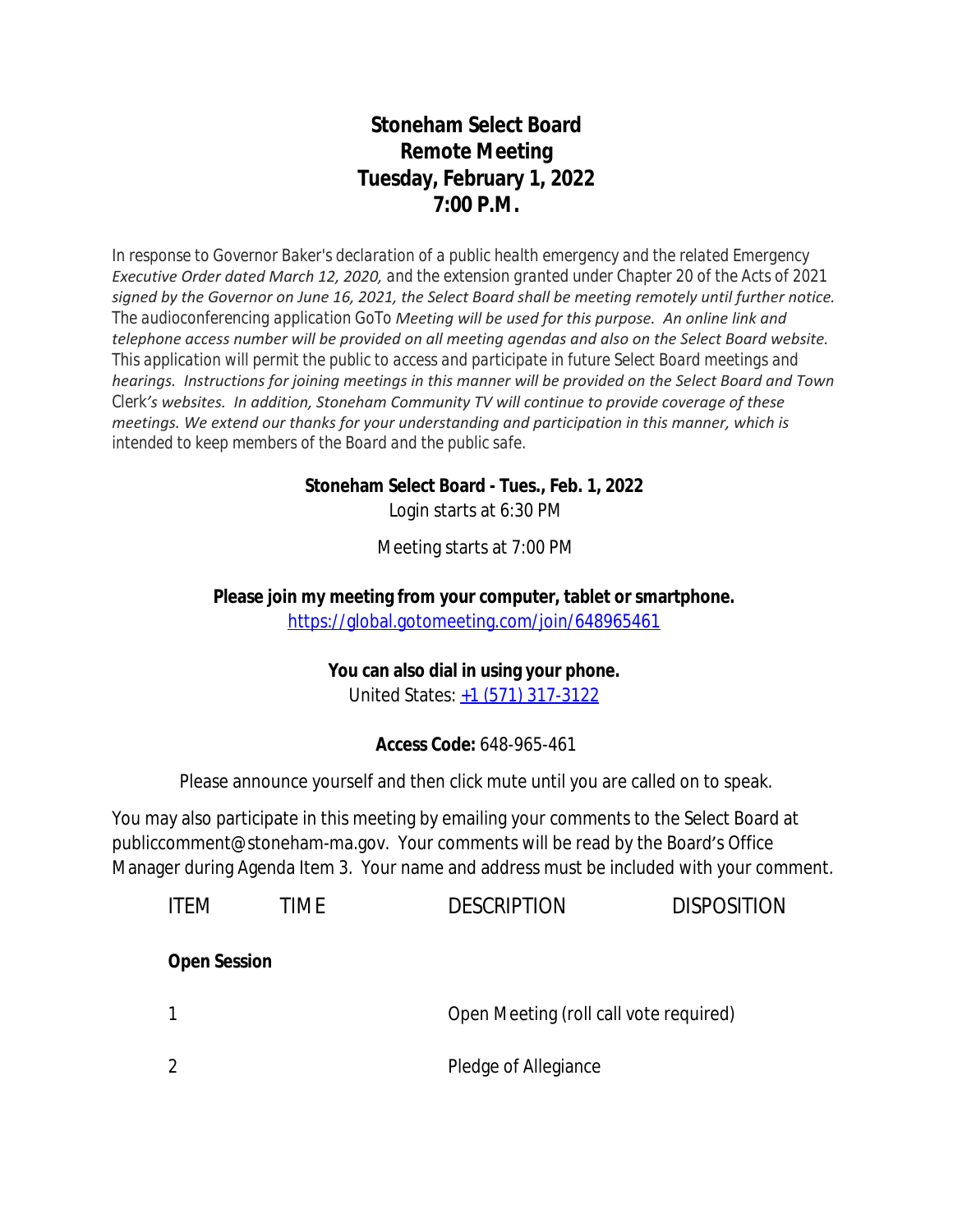### **Citizens' Comments**

| 3                       | Citizens' Comment                                                                                                                      |
|-------------------------|----------------------------------------------------------------------------------------------------------------------------------------|
| <b>Regular Business</b> |                                                                                                                                        |
| 4                       | Approve Minutes: 1/18/22 (roll call vote<br>Required)                                                                                  |
| 5                       | Department of Public Works Update - Brett<br>Gonsalves                                                                                 |
| 6                       | Arena Update - Louis Chiulli                                                                                                           |
| $\overline{7}$          | COVID 19 Update                                                                                                                        |
| 8                       | Subcommittee Policy Review and Subcommittee<br>Formation Discussion (third reading - roll<br>call vote required)                       |
| 9                       | <b>High School Building Project Update</b>                                                                                             |
| 10                      | Northeast Metropolitan Regional Vocational School<br><b>Building Project Update</b><br>a. Special Election Update                      |
| 11                      | ARPA - Update and Discussion                                                                                                           |
| 12                      | <b>Common Victualler and Entertainment License:</b><br>JK Stoneham d/b/a Kennedy's Café - 362<br>Main Street (roll call vote required) |